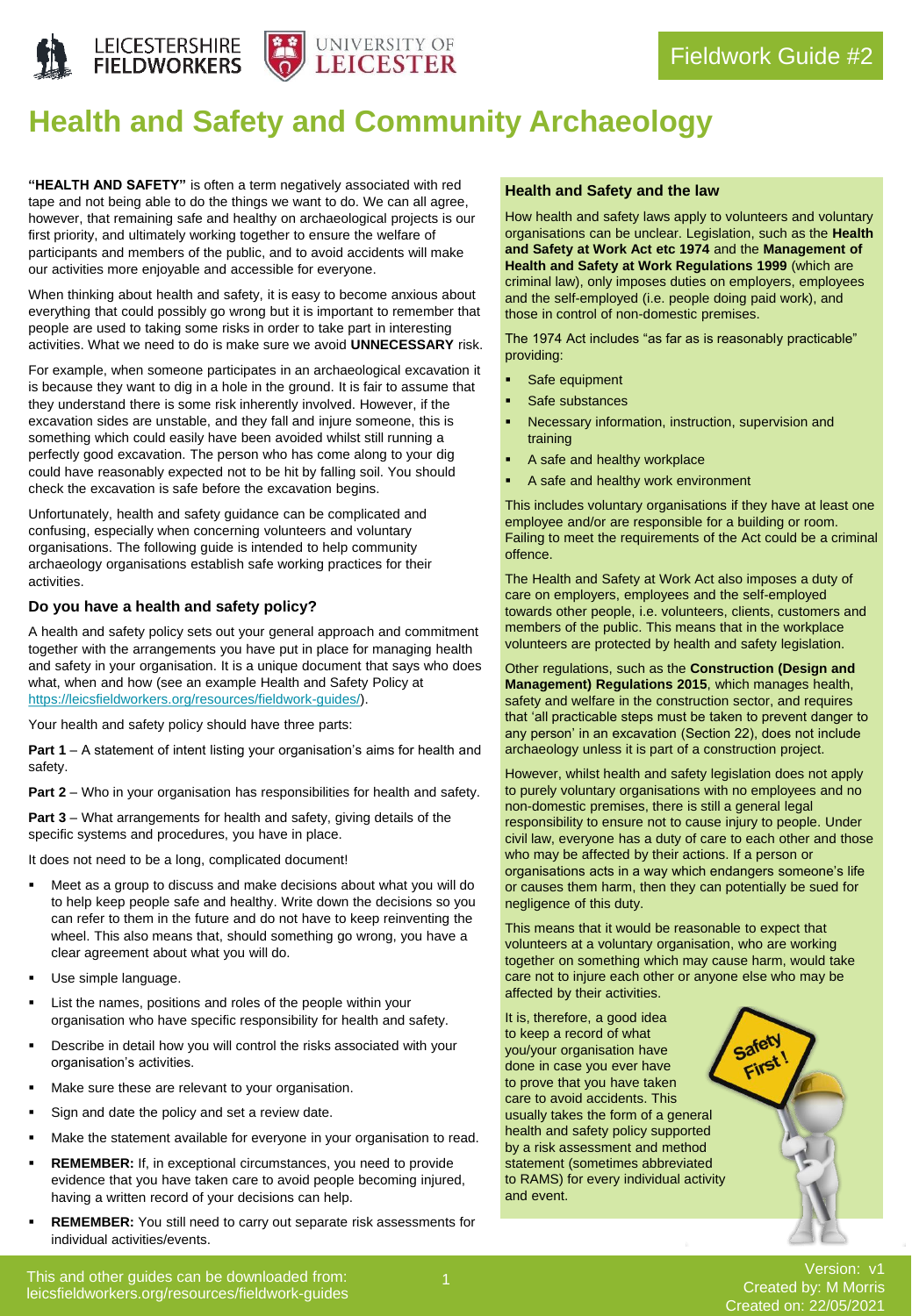



## **Practical steps to make sure you are safe**

### **1. What can you do to avoid incidents/accidents?**

- Are there any hazards that could be removed or you need to warn people about?
- Do the participants have any particular needs that would make them more likely to hurt themselves?
- Are there checks you could do to make sure that equipment is in good working order?
- Do people need any particular skills or knowledge to enable them to use equipment safely?
- Is there anything about the activity you are running that could lead to someone becoming injured?
- Could you change the activity to reduce this risk, or give people information that will help them to keep themselves safe?

### **2. How can you help keep people safe and healthy?**

- Health and safety is not just about avoiding accidents. It is also about making sure people have what they need to stay healthy.
- Think about what you will need to provide to make sure that people who are affected by your activities are well taken care of – e.g. toilets, hand washing facilities, drinking water and food (if you are not providing them have you told people to bring them themselves?), shelter etc.

### **3. Do people need any training?**

- In the day to day running of your group, you will probably find that you already have the information you need to judge whether something is unnecessarily dangerous. However, there may be some cases in which more information than just "common sense" is needed to run an activity as safely as possible.
- Are there any activities that your group would like to organise which require specialist knowledge and skills in order to keep the group as safe as possible?
- If you do not have anyone in your group who has this specialist knowledge, do you need to organise training for an existing member, or find someone who is competent to run the activity?

### **4. What will you do if there is an accident?**

- Have an agreement about who is responsible for taking charge in an emergency. This could be one named individual all the time, or a different person could be appointed for different activities/events
- If you organise events or activities, it is also a good idea to have trained first aiders. It is sensible, if possible, to train more than one person, so that there is likely to always be one trained person available. You may decide that there are certain types of activity at which you will ensure that there is always a first aider present.
- When an accident happens, it is important to keep a record that you can refer to later if you need to.

### **5. What else do I need to think about?**

- If you use a venue is there a fire policy and procedures for checking fire safety in place?
- If you use electrical equipment, is there a procedure for checking its safety?
- If you use any dangerous substances, is there a procedure to ensure that they are used appropriately and are stored safely?

### **6. Who is responsible?**

- You need to know who has overall responsibility for health and safety in your group. In most cases, this will be your management committee, as they are responsible for the actions of your group. However, you may wish to delegate day to day responsibility to a particular person or group of people.
- It is useful to know that somebody has the specific job of thinking about health and safety and ensuring the committee's decisions are put in place.

### **Insurance**

Do you have insurance? When undertaking activities as a voluntary organisation, it is important to protect yourselves with insurance against potential dangers. Typically, if you are carrying out archaeological activities involving volunteers you will need both **Public Liability** and **Employer's Liability Insurance**.

When you organise an activity or event you have 'public liability'. This means that your group could be responsible if a member of the public was injured at your event or had their property lost or damaged and it was deemed that the negligence of your group was the cause. There is no legal requirement to have public liability insurance but it means the insurance company may pay if a claim is made against you. The term 'public' means anyone who is not an employee or a volunteer.

When making the decision about whether your group needs public liability insurance it is worth thinking about:

- Your venue/organiser (e.g. the Festival of Archaeology) may already have public liability insurance which covers your event. **REMEMBER:** Accidents caused by your group's mistakes may still not be covered by the venue or organiser's insurance so check beforehand.
- Some funders may insist on you having insurance as a condition of awarding a grant.

Employer's liability insurance is the same as public liability insurance except in covers your group's own volunteers and employees, not members of the public.

If you have paid employees, you are required by law to have employer's liability insurance. If you have volunteers, you can take out employer's liability insurance to cover your group if a volunteer gets injured and makes a claim against you. Public liability insurance will not cover you for volunteers. You can usually take out a joint public liability and employer's liability insurance policy if you want both types of insurance.

If you are a member of the Leicestershire Fieldworkers or an affiliated group which operates under the Leicestershire Fieldworkers constitution please read the Leicestershire Fieldworkers **[Statement of Policy Regarding Insurance Cover](https://leicsfieldworkers.files.wordpress.com/2021/03/lf-statement-of-insurance-policy.pdf) on** our website.

An **INCIDENT** is something unintended happening which has the potential to cause death, injury or ill health, or damage to property.

An **ACCIDENT** is an incident which **HAS** caused death, injury or ill health, or damage to property.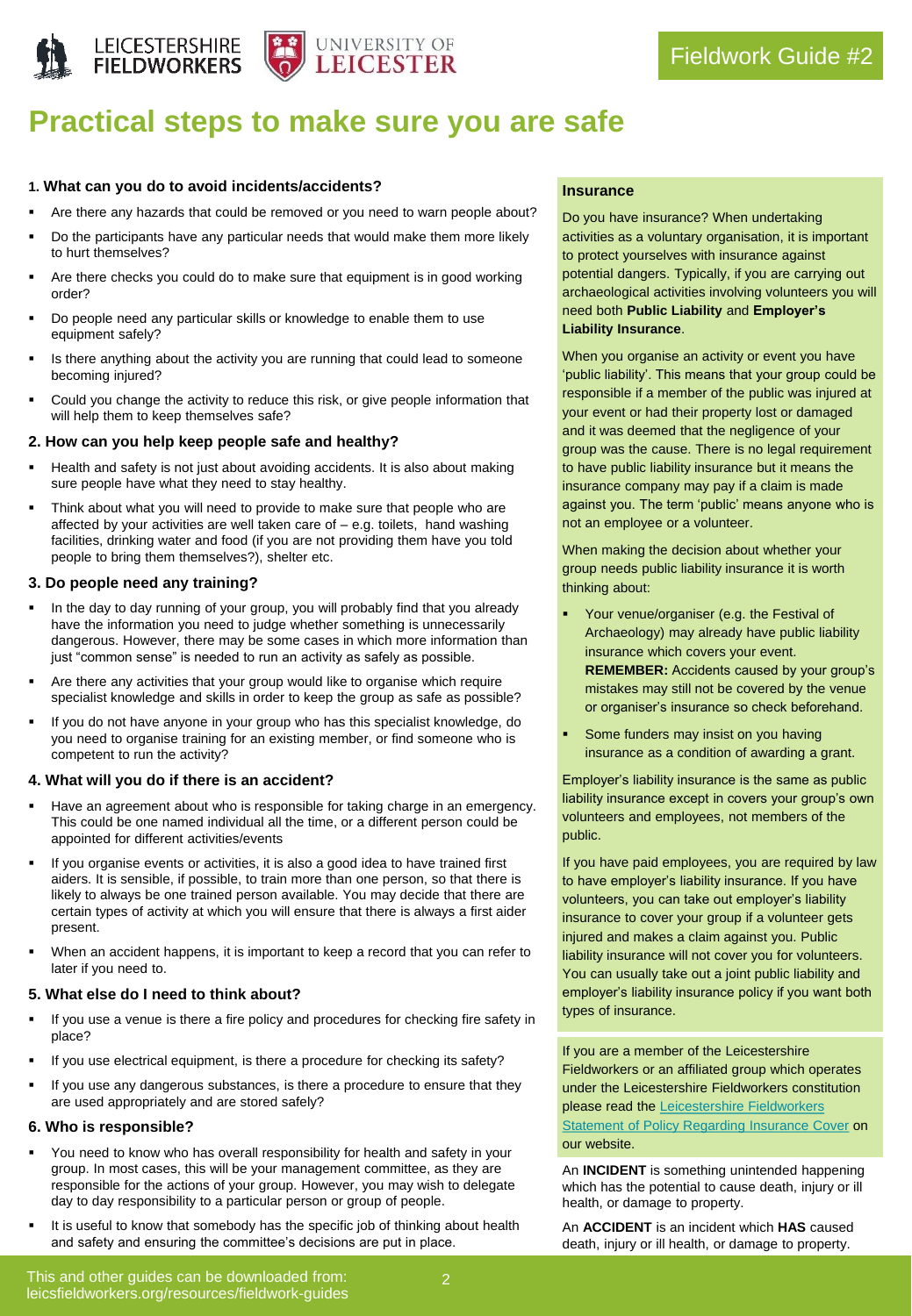

# **Safe digging practices**

Do not assume that everyone will know how to use the tools and equipment safely. Make sure that participants are shown how to use the equipment properly before they begin a task. Give a safety briefing to participants at the start of the fieldwork and to any new participants as they join.

To dig safely, follow these simple rules:

- **PAY ATTENTION** and work carefully.
- **FOLLOW** instructions.
- Wear suitable clothing (e.g. work gloves and sturdy footwear). **DO NOT** wear sandals or flip-flops if you are digging, particularly if you are using a mattock or shovel. If you are not used to digging you may get blisters, so wear gloves. The ground can also contain sharp stone, flints, glass, etc. so wear gloves to protect your hands and knee pads or a kneeling mat to protect your knees.
- Think about where you are putting your excavation. **DO NOT** dig it along the line of a path or where someone might easily fall into it.
- Cover your excavation with something solid or fence it off if it stays open overnight.
- **DO NOT** place your spoil too close to the excavation, there will be more soil than you think and you do not want it falling back into your hole (put the spoil at least 2m away).
- **DON'T** work too closely together. There are plenty of different tasks to be done so you should not need to get in each other's way.
- BE AWARE of where people are so that you do not hit them with a mattock or shovel.
- **DO NOT** raise tools above your head, run with tools or run close to the excavation.
- **LIFT** with your legs, **NOT** your back.
- You will have a lot of tools, keep them together and tidy so people do not trip over them.
- **RESPECT** the weather (see below).
- **WASH** your hands before eating any food.
- **STOP** digging if you find something that looks like a pipe or cable (alert a supervisor).
- **STOP** digging if you find heavily contaminated ground (e.g. dumps of asbestos, oil etc. alert a supervisor).
- **STOP** digging if you find what you think is human remains (e.g., lots of bone, alert a supervisor).
- Finally, it's not a race! DON'T OVERDO IT, work at your own pace, at a speed you're comfortable with and have fun!

#### **Working outdoors**

**REMEMBER**, the weather is changeable. Make sure everyone is wearing appropriate clothing and footwear. If it is sunny, people should wear sun hats, long-sleeved clothing and sunscreen. If it is cold and wet, people should wear warm layers and waterproof clothing. Make sure you explain this in the risk assessment and inform participants before they arrive on site. Be prepared to turn people away if they are not adequately dressed (e.g. someone wearing sandals to an excavation). If they sustain an injury it is not only a problem for them but may cause difficulties for other participants as well.

Have a plan for extreme weather conditions. If there is heavy rain during fieldwork it might be safer to suspend work for the duration or find alternate activities. **DO NOT** be afraid of cancelling or postponing if this is the only option.

Heavy work in hot weather can lead to dehydration and heatstroke. Make sure everyone is aware of the need to bring a drink (water or fruit juice not something fizzy) and take breaks. Programme in regular breaks. Adapt to the conditions and do not be afraid to take extra breaks if it is hot or cold.



### **First Aid**

Make sure that you have a first-aid kit and someone who knows how to use it. Ensure that the contents are regularly checked so that items can be replaced when used or out of date and tell everyone where it will be kept. Have a designated mobile phone for emergencies.

Be aware of the medical history of the participants. Conditions such as asthma and allergies can be serious or fatal. Ask participants to notify the fieldwork leader if they have any such conditions: s/he should be expected to treat the information in confidence.

Make participants aware of the need to carry appropriate medication for the duration of the project. Remember that, strictly speaking, it is illegal to administer drugs (even non-prescription ones) to other people. Participants must be responsible for their own medication.

### **What should I keep in my first aid kit?**

A basic first aid kit should contain:

- a leaflet with general guidance on first aid
- individually wrapped sterile plasters of assorted sizes
- large and medium-sized sterile, individually wrapped, unmedicated wound dressings
- sterile eye pads
- individually wrapped triangular bandages, preferably sterile
- safety pins
- disposable gloves
- alcohol-free cleansing wipes
- distilled water for cleaning wounds
- eye wash and eye bath

First aid supplies should be checked regularly to make sure they're within their use-by dates.

You might also want to include trauma shears, adhesive tape, crêpe roll bandages, a foil blanket, ice packs, disposable face masks.

Your first aid kit **SHOULD NOT** contain medicine or painkillers.

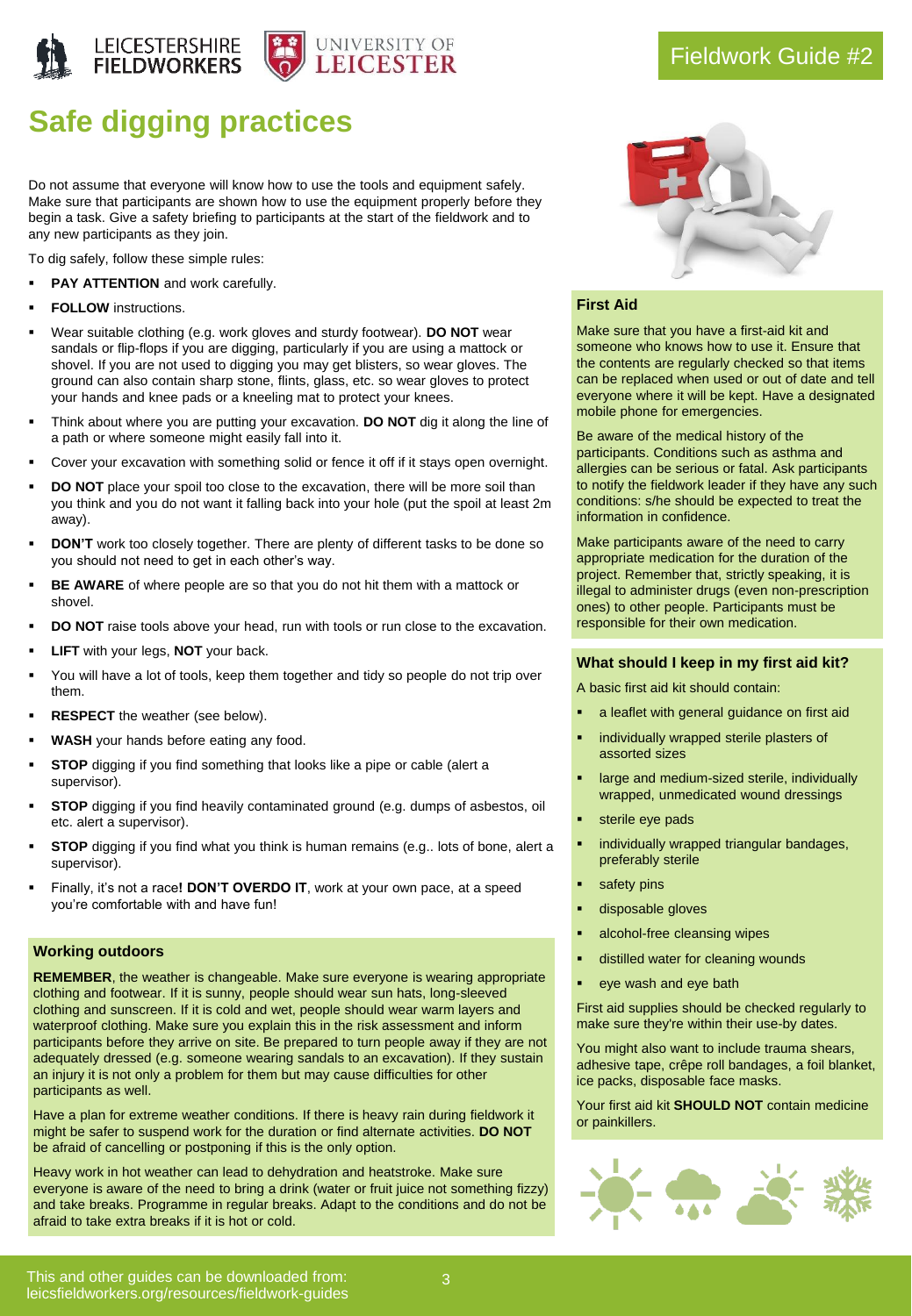



### Fieldwork Guide #2

## **Safe excavations**

Working in excavations, even shallow ones can be dangerous. Before any excavations are dug or entered you should always plan:

- A preferred entrance/exit. Think about battering parts of the excavation edge back to a safe angle, or cut steps, and designate them the entrance/exit. Keep them clear of loose soil. If you need to use a ladder make sure it is safely secured.
- Any measures needed to support the sides or excavate the trench safely (e.g. **steps or battering. Do not assume the ground will stand unsupported.** For all excavations in unstable soil/overburden consider the need for shoring/battering/stepping (see *Excavation and the "1.2m rule"*). Most soil needs a batter of 45° (clay & soil) or more (sand & loose soil) to be safe (the angle of repose). Stepping the excavation sides will depend on local conditions. Consider whether hard hats will need to be worn in the excavation.



The **Zone of influence** is the volume of soil around the excavation affected by an external load (e.g. vehicles, plant, excavated material). The zone of influence's angle will depend upon sitespecific factors, e.g. soil strength and density.

- Where machinery will be positioned to excavate further. Think the excavation process through before you start. Talk to the machine operator who will have more experience than you about the capabilities of their machine and work out how the excavation will be dug. Keep vehicles well away from any excavations once they are open (the zone of influence). The weight of a vehicle next to an excavation could cause it to collapse. Exhaust fumes can be dangerous. Do not site petrol or diesel-engined equipment such as generators or compressors in, or near the edge of an excavation.
- Where spoil is going to be stored. Work out the best method of removing spoil from the excavation. Do not store spoil or other materials close to the sides of excavations. The spoil may fall into the excavation and the extra loading will make the sides more prone to collapse. Spoil should be stored safely and managed regularly to avoid collapse. No one should climb on spoil heaps.
- Weather or localised conditions (e.g. flooding) that might compromise the **trench sides.** Inspect excavations before work begins each day and after any event likely to have affected the strength and stability of the excavation and after any accidental fall of other material. Sign an inspection sheet so there is a record.
- The location of any services/building or other constraints. Use service plans and a cable avoidance tool (CAT) to locate services prior to excavation. Do not excavate within 15m of a known water mains or sewer or in the vicinity of other services or electrical cables (underground and overhead) without a safe system of work. Mark out any known services on the ground so they can be avoided. Do not work beneath overhead cables or let machinery pass below an overhead cable without a safe system of work. Make sure adjacent structures are not undermined.
- How you would get out if there was an emergency. Make all staff are aware of how best to exit the trench in an emergency.
- **Whether the trench is accessible to members of the public.** Fence off all excavations in public places or where the public has access. Put up deep excavation warning signs.



**What is wrong with this excavation?** It is not a staged photograph but a publicity shot of a real dig, used in a press article. For reference the hole measures 2m x 1m and was dug to a depth of 3m! It was not in the UK.

For starters, whilst it is beautifully excavated, it is a deep, confined space with unsupported sides, no safe access and no safety barriers. The excavator is not wearing adequate PPE.

How will this person get out in an emergency?

What would happen if something/someone falls into the excavation?

This person **SHOULD NEVER** have been allowed to work in this space!

### **Excavation and the "1.2m rule"**

An often quoted 'rule' about the depth of an excavation is that the sides must be supported or battered back if it is more than 1.2m deep. This rule is **NO LONGER** something that should be considered. It comes from an old health and safety regulation which is no longer current.

The need to support an excavation very much depends on ground conditions and other risk factors. For instance, a shallow trench dug in sand is more likely to collapse than a deeper trench dug in clay, equally someone standing in a trench may be safe but someone kneeling could easily be buried.

Today, there is **NO** maximum depth for an unsupported excavation. That **DOES NOT** mean that excavations of all depths must be supported. It **DOES** mean you need to assess if an excavation is safe, and what (if any) support it needs.

Current health and safety regulations tend to not give a specific depth for needing trench support because every site is different - different hazards, different conditions, different ground. What is safe and perfectly acceptable on one site, may be dangerous on another. Also, what is safe one day might not be safe the following week. If ground dries out it may be more likely to crumble. In heavy rainfall and wet weather water may put additional pressure on the sides of an excavation.

**REMEMBER:** Only dig unsupported excavations as deep as you feel it is safe to do so (if this is only 30cm so be it). **DO NOT** enter an excavation if you think it is unsafe to do so. Inspect your excavation daily and after any sudden changes in condition to make sure that it is still safe to enter. Keep a record of your inspections.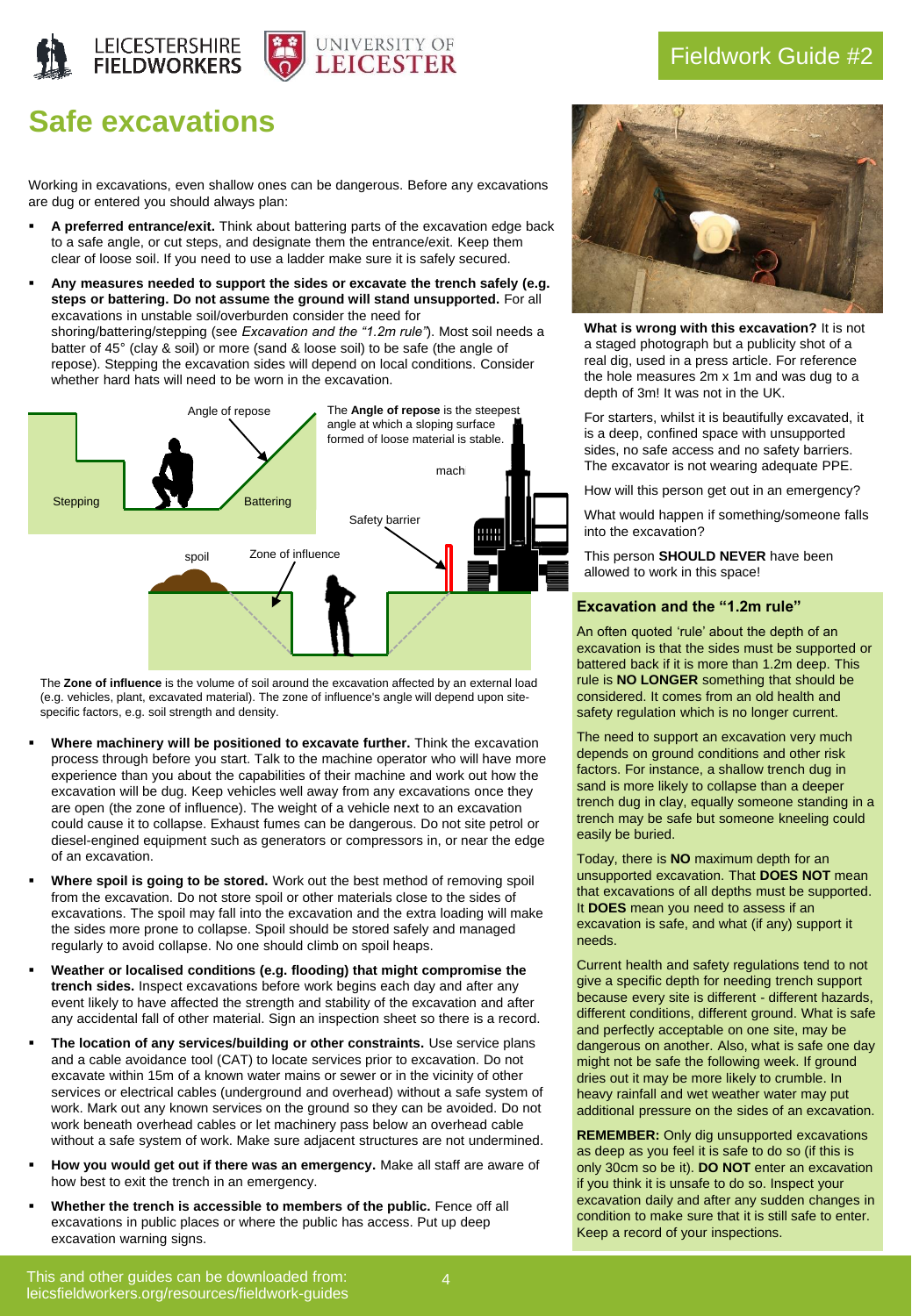

## **Working safely with machinery**

Working with machinery can be extremely dangerous. The two common machines you may encounter on an excavation are diggers (JCB and 360° excavators) and dumper trucks.



### **Before you start working with machinery:**

- Make sure the machine operator/s competent in their operation and has the correct certification for the work.
- Make sure everyone is wearing PPE whilst machinery is working on site. Minimum PPE includes high visibility clothing, hard hats and suitable footwear. Ear protection should be available if required (ear plugs are better at noise reduction than ear defenders).
- Do not leave machinery running where exhaust gases can build up.

### **When you are working with diggers:**

- Make sure someone acts as a banksperson to supervise the machine during all archaeological work and keep everyone else away from the working area.
- Make sure that people working with the machine stand at a safe vantage point away from the radius of the bucket arm and in full view of the driver. They should make sure that the driver has fully stopped the machine and is aware of their intentions before inspecting the stripped ground.
- Agree basic hand signals with the driver before work commences.
- Do not allow passengers on the machine at any time unless on a seat or safe riding position.
- Do not approach machinery particularly from behind unless you are sure that the driver has seen you.
- Make sure bankspeople are aware of the dangers involving the changing of buckets/breakers. The machine operator should confirm the bucket/breaker has been attached properly by crowning (lifting) the attachment away from other people before work re-commences.
- Make sure that everyone is aware that the weight of machinery can affect the stability of the sides of an excavation.
- Make sure everyone is aware of the possibility of unforeseen hazards in the ground (such as services) or any overhead hazards (as for example power cables, telephone wires etc).

### **When you are working with dumper trucks:**

- Make sure dumpers are not used on roads unless they comply with the Road Traffic Acts.
- Make sure that the loading is even and the load does not obscure the driver's vision.
- Make sure that loads are not tipped while the machine is in motion. During loading/unloading, the handbrake must be applied and the gears put in neutral. Adequate means of preventing an overrun should be provided on all edges.
- Remember, dumpers require more room to manoeuvre than is often realised. The driver should be aware of local gradients, obstructions and ground conditions and reduce speed when necessary.





Common used signals for directing machinery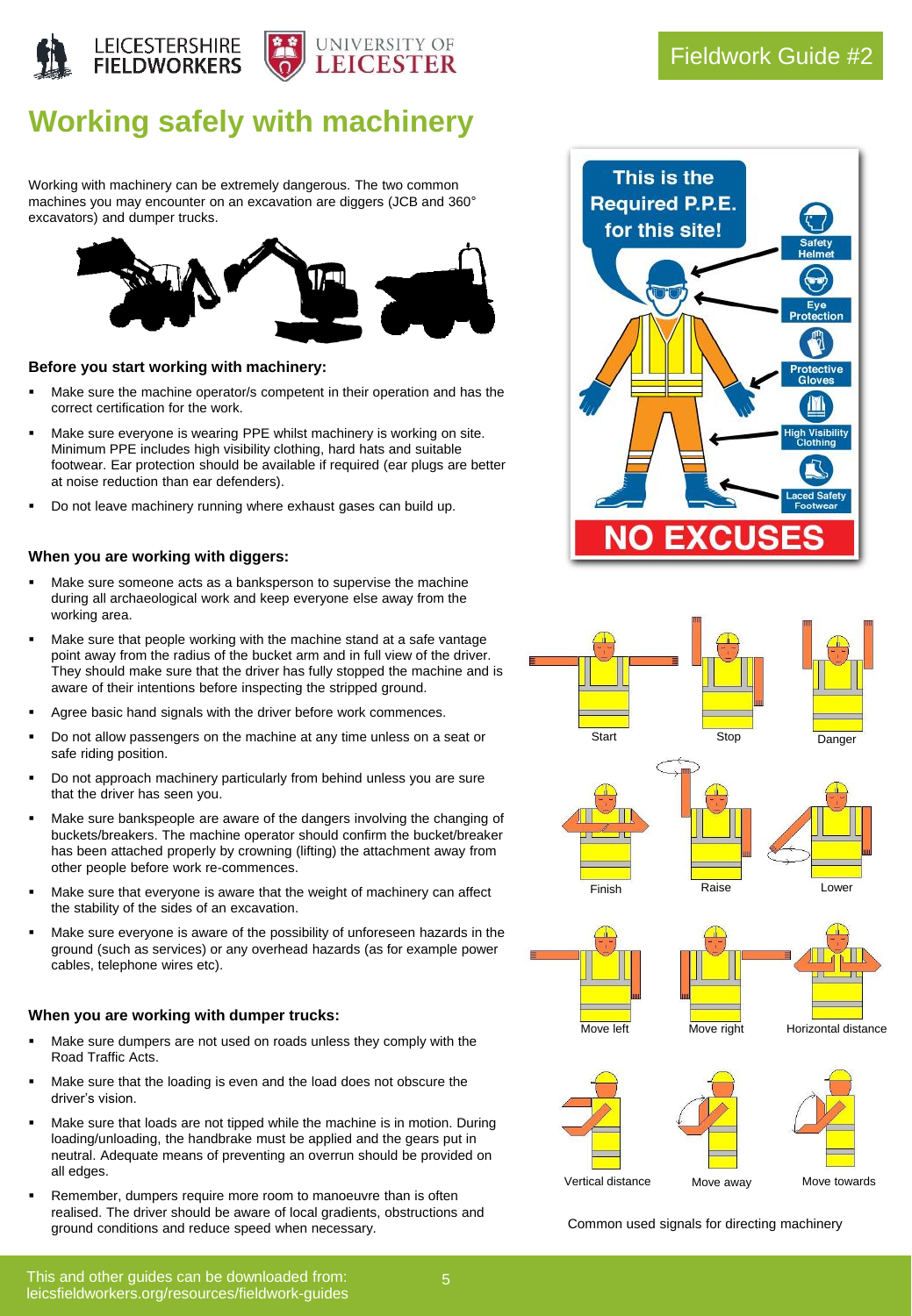



## **Risk Assessments**

### **What is a Risk Assessment?**

A risk assessment is the examination of a task, job or process that you carry out for the purpose of identifying the significant hazards, the risk of someone being harmed and deciding what further control measures you must take to reduce the risk to an acceptable level.

Risk Assessments are carried out to satisfy the requirements of legislation **AND ABOVE ALL** to ensure the health and safety of the people carrying out the task and the health and safety of the people around them.

There are two types of risk assessment – dynamic and formal:

- **Dynamic risk assessment** is the practice of continually observing, assessing and analysing an environment while we work, to identify and remove risk. The process allows individuals to identify a hazard on the spot and make quick decisions regarding their own safety. We do it all the time and it is often subconscious.
- **Formal risk assessment** is the process of systematically reviewing evidence that define or estimate a risk in the population. The purpose is to guide risk management (e.g. preventive and control measures). Formal risk assessments are prepared in advance, recorded and monitored on a regular basis.

You should **NEVER** rely on dynamic risk assessment on its own, it should be used to complement and fill in any gaps that you could not predict when completing a formal risk assessment.

### **How long should a risk assessment be kept?**

There is no easy answer to this. Keeping records is an integral part of health and safety, requiring a regular assessment of what records should be kept, how long they should be kept and who should control them. GDPR and the Data Protection Act 2018 make these considerations even more important.

The GDPR requires organisations to provide a reasonable level of protection for personal data. Personal data includes name, job title, home address, email address and phone number — anything that could allow the identification of the person. The data should be protected against unlawful or unauthorised processing or accidental loss or destruction. This includes health and safety records such as Risk Assessments which may contain personal data.

There are a variety of reasons for keeping health and safety records:

- Legal requirements.
- To demonstrate compliance with legal duties and to show effective health and safety management procedures are in place.
- To use as part of a defence against prosecutions or claims for compensation.
- To provide data to monitor health and safety performance statistics and to show trends or problems in health and safety procedures.
- To provide information (e.g. safety policies and risk assessments).

Risk assessment records should be kept for as long as the process or activity, to which the assessment refers, is performed but should not be kept for longer than absolutely necessary. It is also worth remembering, however, that civil claims for injury can be made up to 3 years after an incident occurred or the person became aware of their condition (which could be decades later).

Generally, therefore, it is a good idea to keep risk assessments relating to the previous 3 years and a good rule thumb for most health and safety records is to keep them for **5 YEARS** after the process/activity is finished.



**When should a risk assessment be done?**

Separate risk assessments should be carried out for all tasks or processes undertaken by your organisation. They should be carried out before the task starts, or in the case of existing or long running tasks, as soon as is reasonably practicable.

Risk Assessments should also be reviewed on a regular basis; monthly, annually, bi-annually, depending on the risk, or if something changes i.e. a new worker, a new location or a change of process etc.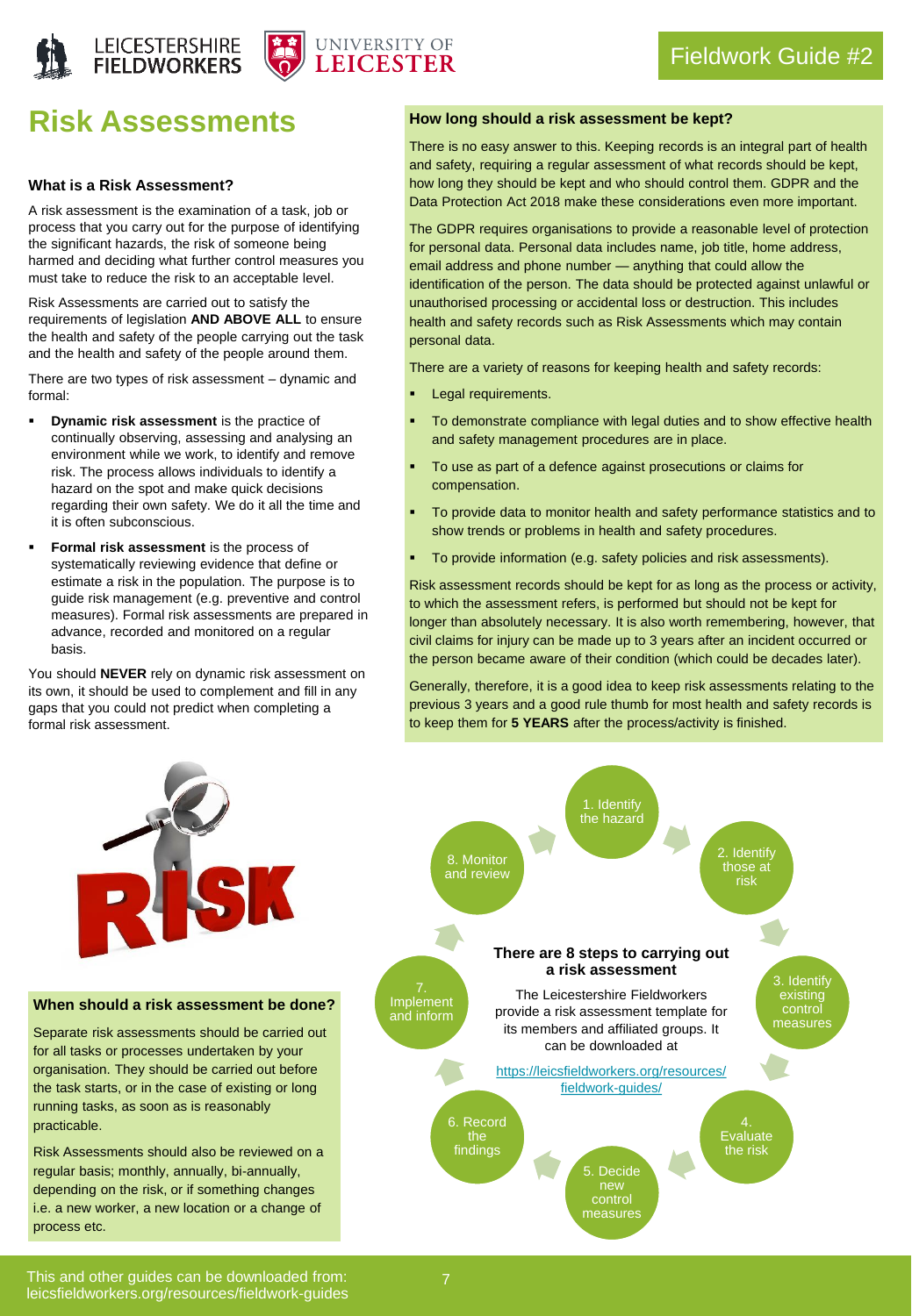



# **How to carry out a risk assessment**

| 1. Identify the hazard                   | Look for the hazards that you could reasonably expect to result in significant harm. For example, think about<br>driving, vehicles and access, machinery, weather conditions and terrain, livestock, infections and disease,<br>potential for slips, trips and falls, manual handling, use of tools, management of excavations and spoil heaps,<br>confined spaces, working at height, falls of material from height, fire and explosions, hazardous substances,<br>lone working, visitors, crowd control, lighting, first aid, special clothing, services etc.<br>A HAZARD is something that has the potential to cause someone harm or ill health. Find out what the significant<br>hazards associated with the task or processes are by observation, experience and consultation.                                                                                                                                                                                                             |
|------------------------------------------|--------------------------------------------------------------------------------------------------------------------------------------------------------------------------------------------------------------------------------------------------------------------------------------------------------------------------------------------------------------------------------------------------------------------------------------------------------------------------------------------------------------------------------------------------------------------------------------------------------------------------------------------------------------------------------------------------------------------------------------------------------------------------------------------------------------------------------------------------------------------------------------------------------------------------------------------------------------------------------------------------|
| 2. Identify those<br>at risk             | Think about individuals or groups of people who may be affected e.g. fieldworkers, members of the public,<br>children, everyone etc.<br>Particular attention must be paid to disabled people, lone workers and inexperienced workers.                                                                                                                                                                                                                                                                                                                                                                                                                                                                                                                                                                                                                                                                                                                                                            |
| 3. Identify existing<br>control measures | Examine how you already control the risks. It is unlikely that people are getting injured on a daily basis, so you<br>must have some controls in place already. To decide if those existing control procedures are adequate, and to<br>evaluate the risk, complete a risk ranking (see step 4) which will determine the residual risk.                                                                                                                                                                                                                                                                                                                                                                                                                                                                                                                                                                                                                                                           |
| 4. Evaluate the risk                     | A RISK is defined as the likelihood that a hazard will cause harm, i.e. Risk = Likelihood x Severity.<br>The level of Risk can be assessed using a simple ranking system where the likelihood of an injury occurring<br>(probability) is multiplied by the potential severity of the injury (impact). This is a subjective assessment called<br>qualitative risk analysis. The result, typically shown in a risk matrix, can be assessed to see if there are any<br>residual risks which need further control measures.<br><b>REMEMBER:</b> It is important to evaluate the risk both before and after control measures are put in place to<br>ensure that the risk is reduced to an acceptable level.<br>A RISK MATRIX is a diagram used during risk assessment to define the level of risk by considering the category<br>×<br>of likelihood against the category of consequence severity (see below). It is a simple mechanism to increase<br>visibility of risks and assist decision making. |

| <b>Likelihood</b>                                                                        | <b>Severity</b>                                                                                                                                                                                                                                                                                           |
|------------------------------------------------------------------------------------------|-----------------------------------------------------------------------------------------------------------------------------------------------------------------------------------------------------------------------------------------------------------------------------------------------------------|
| <b>UNLIKELY</b> e.g. an injury which is unlikely to occur except in a freak<br>accident. | <b>MINOR INJURY</b> e.g. minor cuts and bruises, mucous membrane<br>and eye irritation from dusts, nuisance and irritation e.g. headaches,<br>eye strain, temporary discomfort (i.e. minimal first aid needed).                                                                                           |
| <b>POSSIBLE</b> e.g. an injury which could occur sometimes.                              | <b>MAJOR INJURY</b> e.g. lacerations, burns, concussion, fractures,<br>sprains, temporary deafness, dermatitis, ill-health leading to<br>temporary disability (i.e. injuries which will take a prolonged time to<br>heal, need major first aid/hospital needed).                                          |
| <b>CERTAIN</b> e.g. an injury which could occur repeatedly or is expected<br>to happen.  | <b>INCAPACITY OR DEATH</b> e.g. amputations, major fractures,<br>permanent loss of sight and/or hearing (total or partial), poisoning,<br>ill-health leading to permanent disability, life-shortening diseases,<br>fatal injuries (i.e. permanently debilitating, need major time in<br>hospital needed). |

**RISK MATRIX**

| Likelihood      | <b>Severity</b>     |                     |                     |  |
|-----------------|---------------------|---------------------|---------------------|--|
|                 | <b>Minor injury</b> | <b>Major injury</b> | Incapacity or death |  |
| <b>Unlikely</b> | <b>Trivial risk</b> | Acceptable risk     | Moderate risk       |  |
| <b>Possible</b> | Acceptable risk     | Moderate risk       | Substantial risk    |  |
| <b>Certain</b>  | Moderate risk       | Substantial risk    | Intolerable risk    |  |

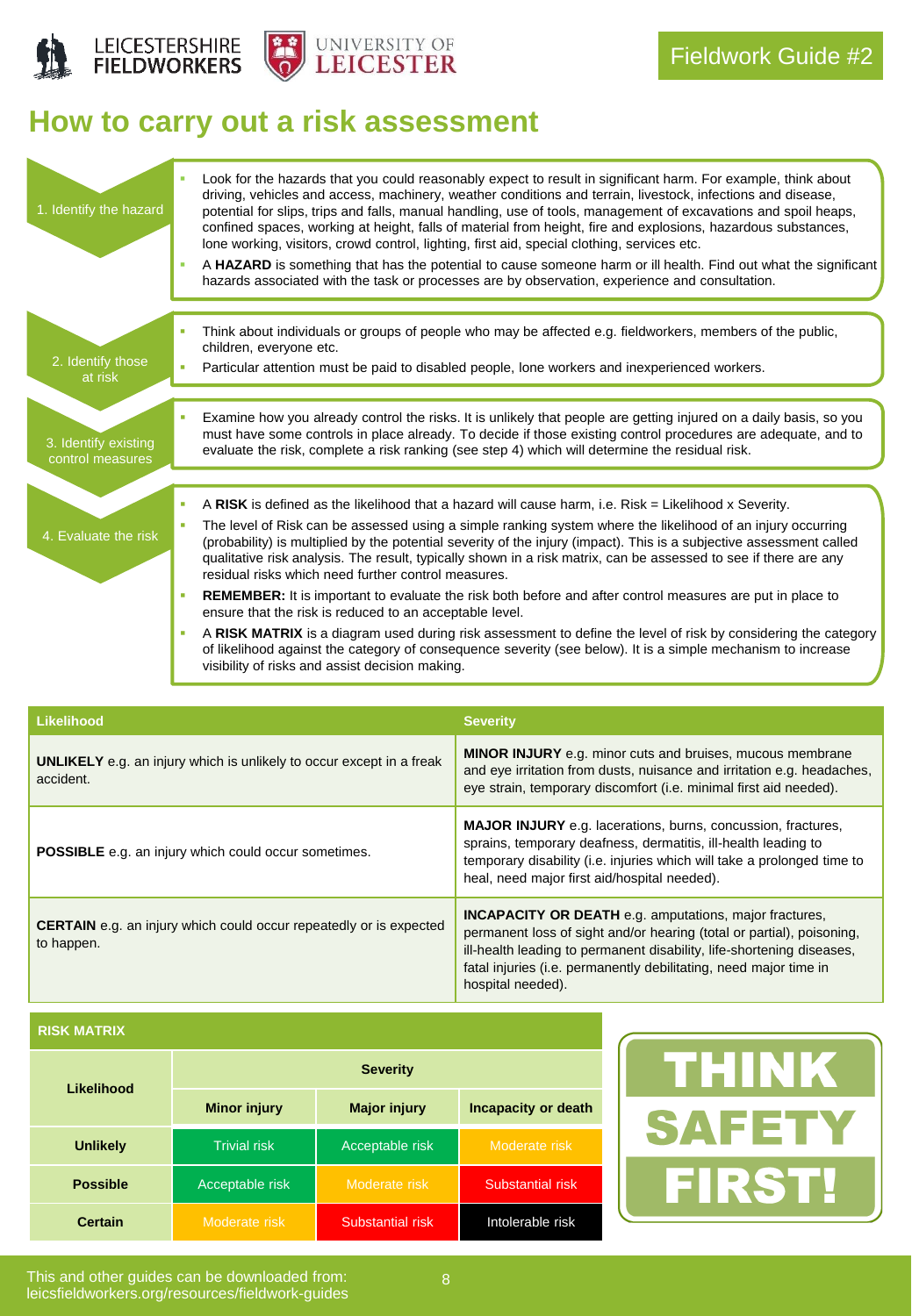

## **How to carry out a risk assessment**

|                                                                                                                                                                                                                                                                                                                                                                                                                                                                                                                                                                                                                                                                                                                                                                                                                                                                                                                                                                                                                                                                                              |                            | <b>EXAMPLE: ASSESSING THE RISK OF USING AN ARCHAEOLOGICAL TROWEL</b>                                                                                                                                                                                                                                                                                       |                    |                                                                                                                                                                                                                                                                                                                                                                                                                                                                                                                                                                                                                                                                                                                                                                                                                                                                                                                                                                                                                                                                                                                             |
|----------------------------------------------------------------------------------------------------------------------------------------------------------------------------------------------------------------------------------------------------------------------------------------------------------------------------------------------------------------------------------------------------------------------------------------------------------------------------------------------------------------------------------------------------------------------------------------------------------------------------------------------------------------------------------------------------------------------------------------------------------------------------------------------------------------------------------------------------------------------------------------------------------------------------------------------------------------------------------------------------------------------------------------------------------------------------------------------|----------------------------|------------------------------------------------------------------------------------------------------------------------------------------------------------------------------------------------------------------------------------------------------------------------------------------------------------------------------------------------------------|--------------------|-----------------------------------------------------------------------------------------------------------------------------------------------------------------------------------------------------------------------------------------------------------------------------------------------------------------------------------------------------------------------------------------------------------------------------------------------------------------------------------------------------------------------------------------------------------------------------------------------------------------------------------------------------------------------------------------------------------------------------------------------------------------------------------------------------------------------------------------------------------------------------------------------------------------------------------------------------------------------------------------------------------------------------------------------------------------------------------------------------------------------------|
| <b>HAZARD</b>                                                                                                                                                                                                                                                                                                                                                                                                                                                                                                                                                                                                                                                                                                                                                                                                                                                                                                                                                                                                                                                                                |                            | <b>LIKELIHOOD</b>                                                                                                                                                                                                                                                                                                                                          | <b>SEVERITY</b>    | <b>RISK</b>                                                                                                                                                                                                                                                                                                                                                                                                                                                                                                                                                                                                                                                                                                                                                                                                                                                                                                                                                                                                                                                                                                                 |
| Poor maintenance / sharp<br>metal edges<br>Minor cuts                                                                                                                                                                                                                                                                                                                                                                                                                                                                                                                                                                                                                                                                                                                                                                                                                                                                                                                                                                                                                                        |                            | Possible                                                                                                                                                                                                                                                                                                                                                   | Minor injury       | Acceptable                                                                                                                                                                                                                                                                                                                                                                                                                                                                                                                                                                                                                                                                                                                                                                                                                                                                                                                                                                                                                                                                                                                  |
| Over use / incorrect use<br>Repetitive strain injury, posture-<br>related strain injuries                                                                                                                                                                                                                                                                                                                                                                                                                                                                                                                                                                                                                                                                                                                                                                                                                                                                                                                                                                                                    |                            | Possible                                                                                                                                                                                                                                                                                                                                                   | Major injury       | Moderate                                                                                                                                                                                                                                                                                                                                                                                                                                                                                                                                                                                                                                                                                                                                                                                                                                                                                                                                                                                                                                                                                                                    |
| Incorrect use / contact with<br>ground<br>Minor cuts & bruises                                                                                                                                                                                                                                                                                                                                                                                                                                                                                                                                                                                                                                                                                                                                                                                                                                                                                                                                                                                                                               |                            | Certain                                                                                                                                                                                                                                                                                                                                                    | Minor injury       | Moderate                                                                                                                                                                                                                                                                                                                                                                                                                                                                                                                                                                                                                                                                                                                                                                                                                                                                                                                                                                                                                                                                                                                    |
| 4. Evaluate the risk<br>cont.                                                                                                                                                                                                                                                                                                                                                                                                                                                                                                                                                                                                                                                                                                                                                                                                                                                                                                                                                                                                                                                                | 1.<br>2.<br>3.<br>4.<br>5. | The risk matrix allows us to categorise the risk level of a hazard and prioritise control measures:<br>progress, urgent action should be taken to reduce the risk).<br>improve control measures).<br>assessment may be necessary to improve control measures).<br><b>TRIVIAL RISK</b> = No action required.<br>priority, then substantial risks and so on. |                    | <b>INTOLERABLE RISK</b> = Urgent action required (work should not start or continue until the risk has been<br>reduced. If it is not possible to reduce the risk with unlimited resources, work must remain prohibited).<br><b>SUBSTANTIAL RISK</b> = High priority (work should not be started until the risk has been reduced.<br>Considerable resources may have to be allocated to reduce the risk. Where the risk involves work in<br><b>MODERATE RISK</b> = Medium priority (efforts should be made to reduce the risk, but the cost of prevention<br>should be carefully measured and limited. Continued monitoring and assessment may be necessary to<br><b>ACCEPTABLE RISK</b> = Low priority (no additional controls required. Continued monitoring and<br>If the risk level is trivial or acceptable you do not need to introduce further control measures. If the risk level is<br>moderate, substantial or intolerable you must do something to bring the risk to an "acceptable" level.<br>The risk matrix also gives you a clear indication of how to prioritise the risks, with intolerable risks the first |
| If the risk is not adequately controlled decide which new control procedures are required and ensure these<br>procedures are implemented. The control measures are the actions performed to reduce either the probability of<br>5. Decide new<br>the accident happening or the severity of the outcome, and where possible both.<br>control measures<br>When considering what measures to put in place it is important to consider both severity and likelihood in order<br>to minimise the overall risk.<br>When deciding what new control measures will be required, it is helpful to work through the 'hierarchy' of<br>٠<br>controls (see below).<br>Control measures should be PRACTICAL and EASY to understand, RELEVANT to the hazard, CAPABLE of<br>reducing the risk to acceptable levels, ACCEPTABLE to the workforce and STRAIGHTFORWARD to operate.<br>After you have implemented the new control procedures, re-rank the risks to determine the new residual risk,<br>you should aim to get the risk to as low as is reasonably practicable until it is at an acceptable level. |                            |                                                                                                                                                                                                                                                                                                                                                            |                    |                                                                                                                                                                                                                                                                                                                                                                                                                                                                                                                                                                                                                                                                                                                                                                                                                                                                                                                                                                                                                                                                                                                             |
| <b>Most effective</b>                                                                                                                                                                                                                                                                                                                                                                                                                                                                                                                                                                                                                                                                                                                                                                                                                                                                                                                                                                                                                                                                        |                            | Elimination<br><b>Substitution</b><br><b>Physical controls</b>                                                                                                                                                                                                                                                                                             | hazard altogether. | <b>Hierarchy of risk control</b><br><b>ELIMINATION:</b> Remove the risk by getting rid of the<br><b>SUBSTITUTION:</b> Remove/reduce the risk by replacing<br>the hazard with something less likely or severe.<br><b>PHYSICAL CONTROLS:</b> Remove/reduce the risk by<br>isolating the hazard.<br><b>ADMINISTRATIVE CONTROLS: Reduce the risk</b>                                                                                                                                                                                                                                                                                                                                                                                                                                                                                                                                                                                                                                                                                                                                                                            |
|                                                                                                                                                                                                                                                                                                                                                                                                                                                                                                                                                                                                                                                                                                                                                                                                                                                                                                                                                                                                                                                                                              |                            | Administrative<br>controls                                                                                                                                                                                                                                                                                                                                 |                    | using safe systems of work, putting rules in place to<br>ensure safe use/contact with hazard.                                                                                                                                                                                                                                                                                                                                                                                                                                                                                                                                                                                                                                                                                                                                                                                                                                                                                                                                                                                                                               |

- **AWARNESS:** Information, instruction, training & supervision – warn people of the hazard and tell/show/help them how to deal with it.
- **PPE:** Personal Protective Equipment as a LAST RESORT dress people appropriately to reduce severity of accident.

**Least effective**

**Awareness** 

PPE